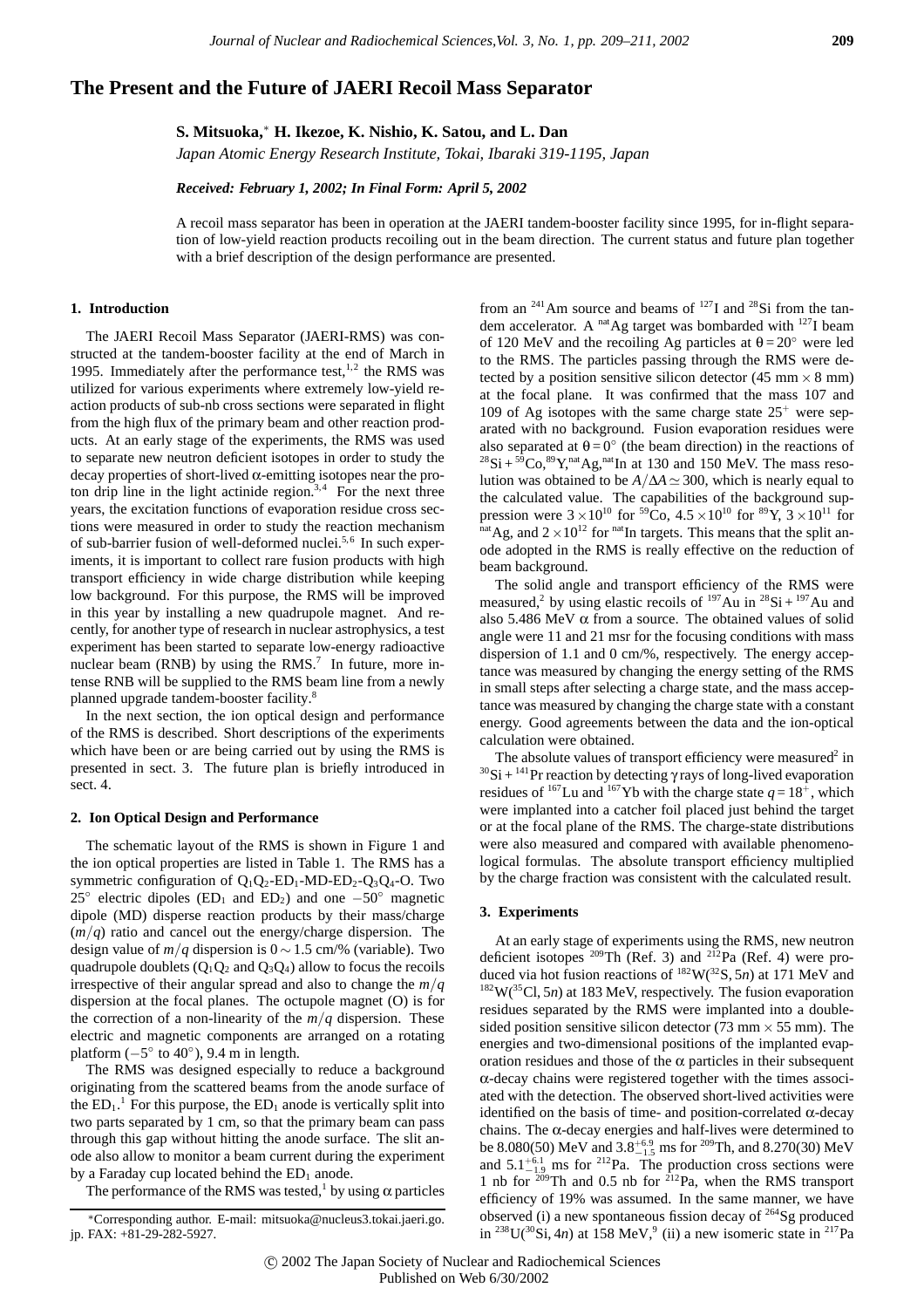

**Figure 1.** Schematic drawing of the JAERI-RMS.

| TABLE 1:          | The dimensions and ion-optical properties of the |  |  |  |
|-------------------|--------------------------------------------------|--|--|--|
| <b>JAERI-RMS.</b> |                                                  |  |  |  |

| Energy acceptance                                    | $\pm 12\%$          |                              |            |                   |     |  |  |  |  |
|------------------------------------------------------|---------------------|------------------------------|------------|-------------------|-----|--|--|--|--|
| Mass acceptance $(m/q)$                              | $\pm 4\%$           |                              |            |                   |     |  |  |  |  |
| Mass resolution                                      | 300                 |                              |            |                   |     |  |  |  |  |
| Mass dispersion                                      | $1.5 \text{ cm}/\%$ |                              |            | (variable)        |     |  |  |  |  |
| Solid angle                                          | $21$ msr            |                              | (variable) |                   |     |  |  |  |  |
| $M_{x}$ magnification                                | 1.66                |                              |            | (variable)        |     |  |  |  |  |
| $M_{v}$ magnification                                | 1.17                |                              | (variable) |                   |     |  |  |  |  |
| Platform rotation angle                              |                     | $-5^{\circ} \sim 40^{\circ}$ |            |                   |     |  |  |  |  |
| Overall length                                       |                     | 9.4 <sub>m</sub>             |            |                   |     |  |  |  |  |
| Dipoles                                              | MD                  |                              |            | $ED_1$ and $ED_2$ |     |  |  |  |  |
| Radius of curvature                                  | 1 m                 |                              |            | 4 m               |     |  |  |  |  |
| Deflection angle                                     | $50^{\circ}$        |                              |            | $25^{\circ}$      |     |  |  |  |  |
| Radius of EFB <sup>*</sup>                           | 3.9 <sub>m</sub>    |                              |            |                   |     |  |  |  |  |
| $EFB*$ shim angle                                    | $16^{\circ}$        |                              |            | $0^{\circ}$       |     |  |  |  |  |
| Gap                                                  | $12 \text{ cm}$     |                              | 12 cm      |                   |     |  |  |  |  |
| Maximum rigidity                                     | 10 kGm              |                              | 20 MV      |                   |     |  |  |  |  |
| Quadrupoles and Octupole                             | $Q_1$               | $Q_2$                        | $Q_3$      | Q <sub>4</sub>    | О   |  |  |  |  |
| Bore diameter / cm                                   | 10                  | 10                           | 15         | 18                | 15  |  |  |  |  |
| Effective length / cm                                | 30                  | 20                           | 30         | 40                | 15  |  |  |  |  |
| Maximum field gradient                               | 1.3                 | 1.3                          | 0.8        | 0.8               | 7.1 |  |  |  |  |
| / $kG \cdot cm^{-1}$ for Q, $kG \cdot cm^{-3}$ for O |                     |                              |            |                   |     |  |  |  |  |

\*Effective field boundary

produced in  $^{194}$ Pt( $^{28}$ Si, 5*n*) at 163 MeV,<sup>10</sup> and (iii)  $\alpha$  decay of  $2^{17}$ Th populating the low-lying two excited states in  $2^{13}$ Ra in  $^{28}$ Si +  $^{198}$ Pt reaction.<sup>11</sup>

For the last three years, we have investigated the sub-barrier fusion between heavy projectiles and well-deformed targets in the reactions of  ${}^{60}\text{Ni} + {}^{154}\text{Sm}$  and  ${}^{32}\text{S} + {}^{182}\text{W}$  (Ref. 5), and  $^{76}$ Ge +  $^{150}$ Nd and  $^{28}$ Si +  $^{198}$ Pt (Ref. 6), where the same compound nucleus  $^{214}$ Th and  $^{226}$ U are formed, respectively. This is aimed to study an appealing speculation of gentle fusion $12$  or hugging fusion, $13$  which were theoretically proposed as a novel way to synthesize the superheavy elements. It was found that the fusion probability depends strongly on the orientation of nuclear deformation. The measured excitation functions showed the large fusion hindrance in the low energy region where only the collision at the tip of the deformed target is possible, while no fusion hindrance was observed at higher energies where the side collisions become possible. This supports the original idea of hugging fusion that the compact configuration at side collision is more favorable for the complete fusion than the elongated configuration at tip collision. Moreover, we have studied (i) the effect of nuclear deformation in  ${}^{76}Ge + {}^{150}Nd$  reaction by directly comparing with the case of spherical projectile and target combination in  ${}^{82}$ Se +  ${}^{nat}$ Ce reaction,<sup>14</sup> (ii) the effect of neutron number in  ${}^{60,64}$ Ni +  ${}^{154}$ Sm reactions to see how the *n*-rich projectile acts on the fusion probability,<sup>15</sup> and (iii) the effect of nuclear shell structure in  ${}^{82}$ Se +  ${}^{134,138}$ Ba reactions.<sup>16</sup> The details of these experimental results are shown by Ikezoe et al. elsewhere in this proceedings.

Recently, as another type of experiments by using the RMS, we started *direct-exclusive* measurements in astrophysical reactions like  $(\alpha, n)$  or  $(\alpha, p)$  with radioactive nuclei of <sup>8</sup>Li, <sup>10</sup>Be, <sup>12</sup>B, <sup>14,15</sup>C, or <sup>16,17</sup>N (Ref. 7). Especially, <sup>8</sup>Li(α, *n*) is the key reaction for nucleosynthesis reaction network of r-process in Supernovae.<sup>7</sup> Radioactive nuclear beams (RNBs) are produced via nuclear transfer reaction, for example, (*d*, *p*) reaction by irradiating deuteron gas target with heavy-ion beams from Tandem accelerator, and then separated from the primary beam by the RMS. Low-energy RNBs are implanted into a multiplesampling and tracking proportional chamber (MSTPC),<sup>17</sup> which is filled with helium gas working as both the detector gas and the target for the secondary reaction. The neutron TOF is measured by a neutron detector array surrounding the MSTPC. The analysis of the first experiment in  $\alpha(^{16}N, ^{19}F)n$  is in progress.

### **4. The Future Plan**

We have two plans (i) to improve the transport efficiency of the RMS for wide charge distribution and (ii) to supply more intense RNBs as well as intense stable nuclear beams to the RMS beam line.

As for the plan (i), a new quadrupole singlet will be installed, in this year, between the magnetic dipole (MD) and the second electric dipole  $(ED<sub>2</sub>)$ . In general use of the RMS, fusion products of interest with another charge states can not pass the gap of  $ED<sub>2</sub>$ , due to the mass/charge  $(m/q)$  dispersion produced by MD. The new Q magnet bends horizontally the *m/q* dispersed particles to the central axis. It is estimated that evaporation residue of Sg  $(Z = 106)$  produced in Kr + Yb reaction, for example, with *five* charge states can be transported to the focal plane of the RMS.

As for the plan (ii), JAERI and KEK (High Energy Accelerator Research Organization) has jointly proposed a new RNB project to produce RNBs (0.1  $\sim$  8 MeV/u) with high quality and sufficient intensity for studying nuclear physics, nuclear astrophysics, material science, and so on.8 This joint project has been started since this year FY2001 to construct an ISOL-based RNB facility at JAERI by utilizing the existing accelerators of both the JAERI tandem-booster and the KEK-Tanashi RNB linac complex. The RNB with energy up to 1 MeV/u will be available from FY2004. After the next two years, a pre-booster linac will